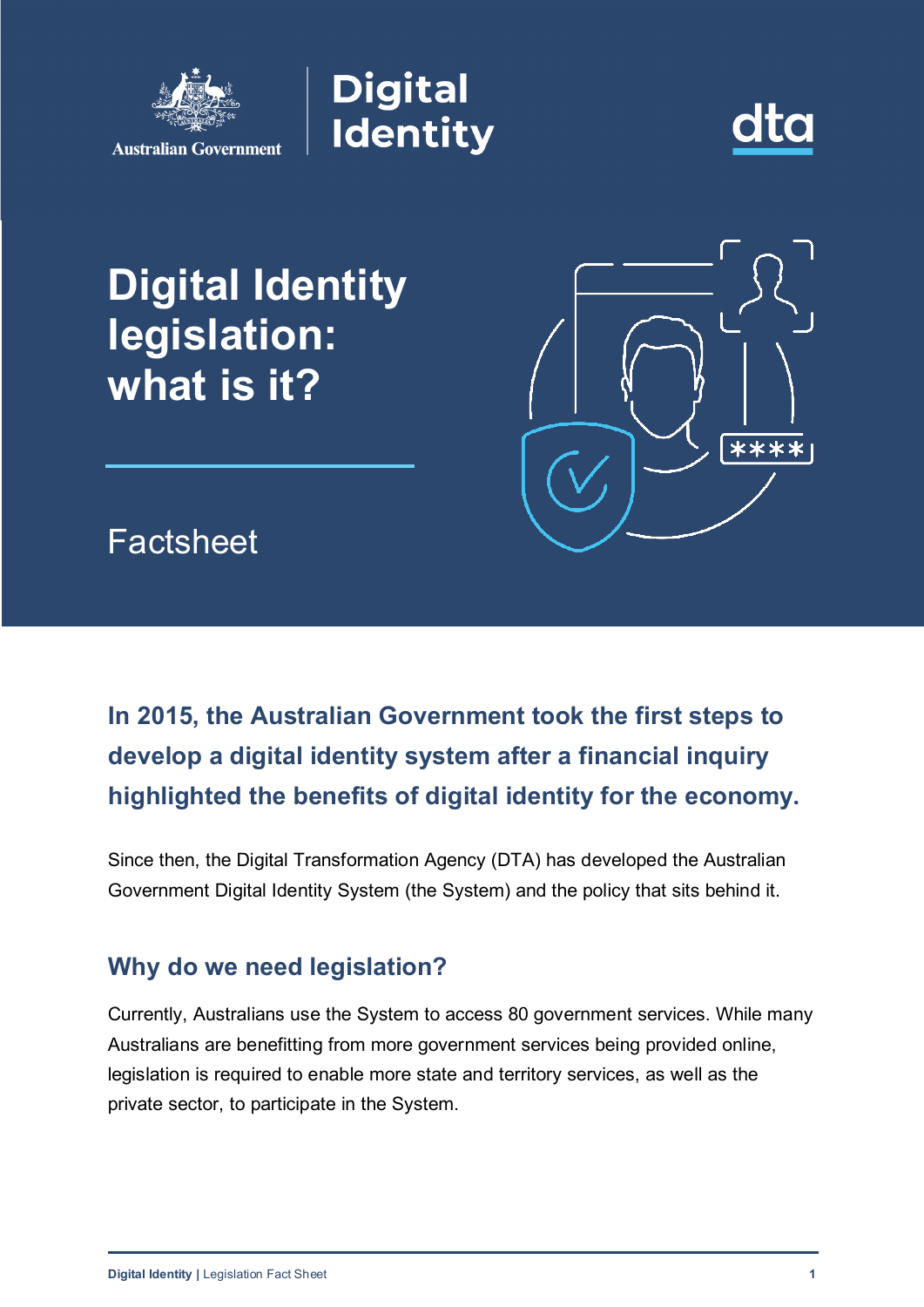Consumer privacy and protections introduced through the legislation will mean Australians can have confidence in the System as it expands and know that their personal information is safe and secure. Permanent governance arrangements and a strongly regulated regime are additional measures to protect the System and users.

# **Who is this legislation for?**

This legislation provides assurance to **consumers** that their privacy and security is protected.

It is also relevant for **businesses and state and territory governments** who wish to:

- be accredited for the digital identity services they provide under the Australian Government accreditation scheme, or
- participate in the System as an accredited onboarded participant (provides identity services) or a relying party (services that require their customer to verify their identity online).

# **What are the benefits of the legislation?**

Once the legislation is passed, the System will deliver a range of benefits to consumers and business users, service providers, government, and the broader economy.

For **Australians**, this means a safe, secure and convenient way to prove who they are online, and having access to more services and businesses from the comfort of their home at a time that suits them.

This legislation will ensure that Australians have access to a system governed by legislation and designed with privacy in mind—that they can trust.

For **business**, the legislation means a simpler way to verify their customers. They get access to a market of identity providers certified against the accreditation scheme, giving them and their customers peace of mind. The redress scheme in the legislation means that their customers have protections in the event of a fraud or cyber security incident.

For **entities offering identity services**, the legislation will provide a nationally consistent set of standards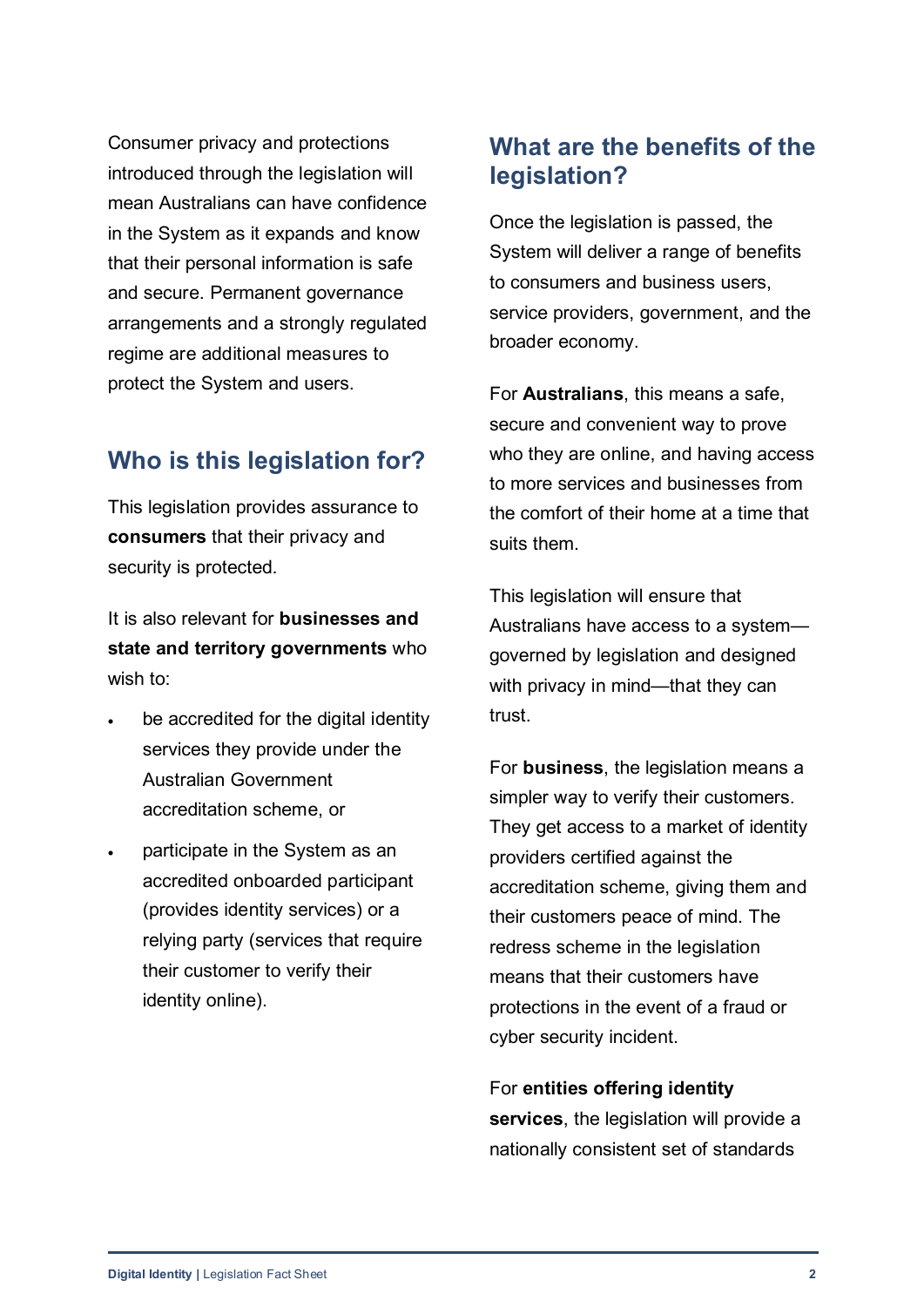they can choose to accredit themselves against and give them access to government agencies and businesses requiring identity services. The liability scheme in the legislation provides clarity and certainty, and rewards providers who follow the rules.

For **government**, the legislation will improve security and streamline processes across agencies. This will make it easier for Australians to access more government services and decrease the risk of identity fraud.

For the **broader economy**, a whole-ofeconomy digital identity solution has the potential to save up to \$11 billion in costs to our economy of verifying identities.

Identity fraud also costs Australians, who fall victim, approximately \$900m per year, according to the Australian Cyber Security Centre.

#### **Consultation**

Extensive consultation has taken place—not just on the development of the legislation, but also the Trusted Digital Identity Framework (TDIF). The TDIF sets the standards, rules and guidelines for participating in the System. Since 2017, the TDIF has undergone 4 iterations, based on

nearly 6000 contributions from industry, subject matter experts, and other stakeholders. This is important because the TDIF forms the policy basis of the draft legislation.

In 2020 the DTA released a consultation paper seeking views on key concepts and principles, to guide the legislation's development, design, scope and content. From this feedback we developed a position paper in 2021 to consult on the policy positions that would inform the draft legislation.

Throughout this, we've heard from a wide range of stakeholders, including individuals, governments, regulatory entities, jurisdictions, privacy advocates, compliance scheme representatives, corporate Australia, small businesses, peak bodies, and international counterparts.

# **What's changed since the position paper?**

While we recognise not all views can be reflected in the legislation, we have listened and aimed to strike an appropriate balance between the many competing perspectives and the objectives of the digital identity program.